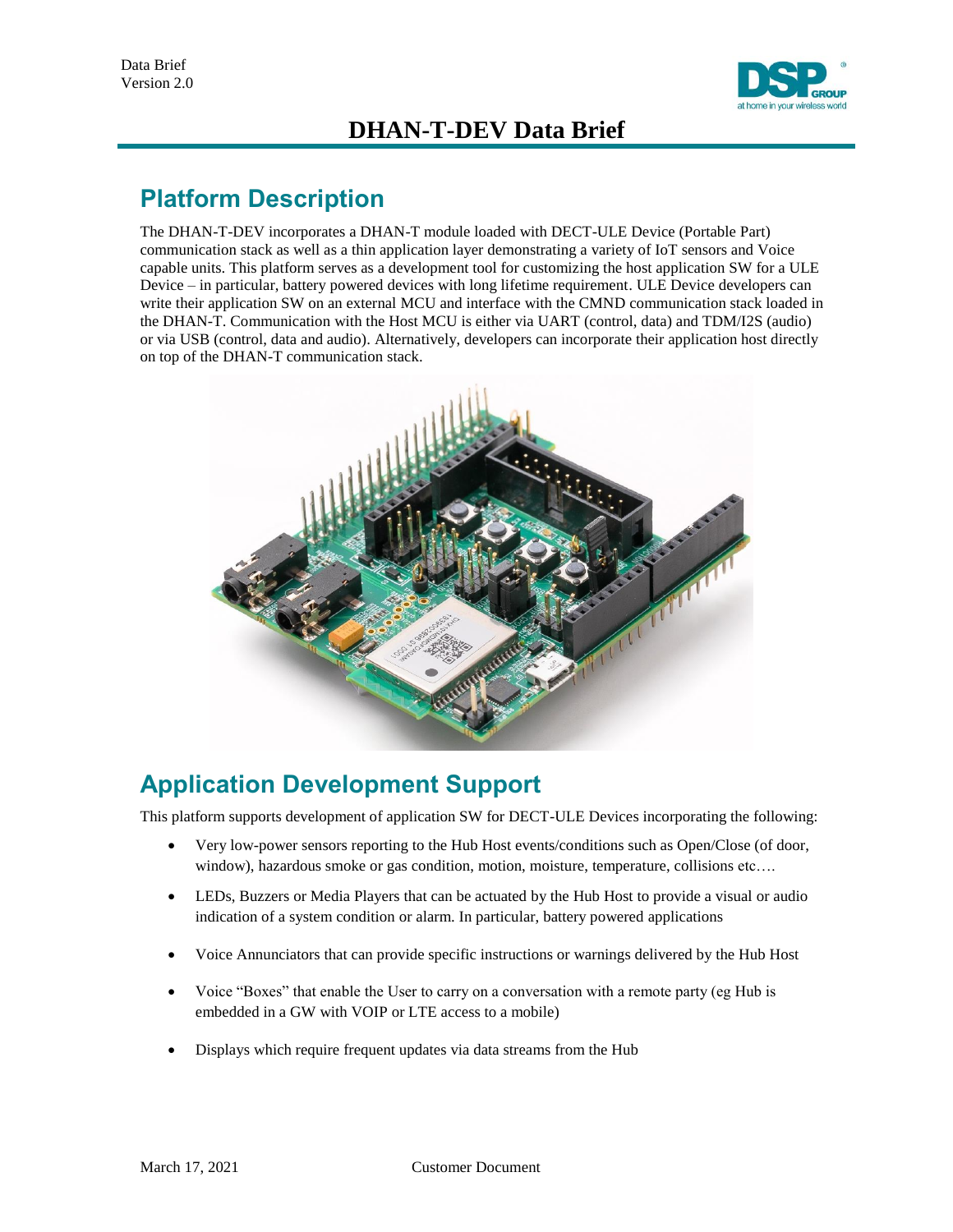Application reference code is available from DSP Group for all these applications. These reference packages include code for registration (=pairing), sending and receiving ULE messages, over-the-air upgrade and more.

#### **Features**

\*Operates in the 1.9GHz frequency band, which is allocated by regulatory bodies (FCC Part15.239, ETSI EN300175, ARIB STD T101) for exclusive use by DECT-ULE protocol compliant devices. The DHAN-T has FCC, IC and CE regulatory approval

\*Includes DHAN-T SMT radio module with on-board antenna

\*Easily configurable (with headers) for power supplied by the PC USB port (there is a DC2DC with 3V output), an external 3V Power Supply or powered from the 3.3V pin at CN6 on the Arduino interface

\*Configurable routing (resistor jumpers) of the DHAN-T UART for communication with application/configuration SW (CMND API Simulator) running on a Windows PC or with an application running on an external MCU

\*Firmware on the DHAN-T can be upgraded either via JTAG, UART or over the air (SUOTA) from a ULE Hub

### **DHAN-T-DEV Block Diagram**

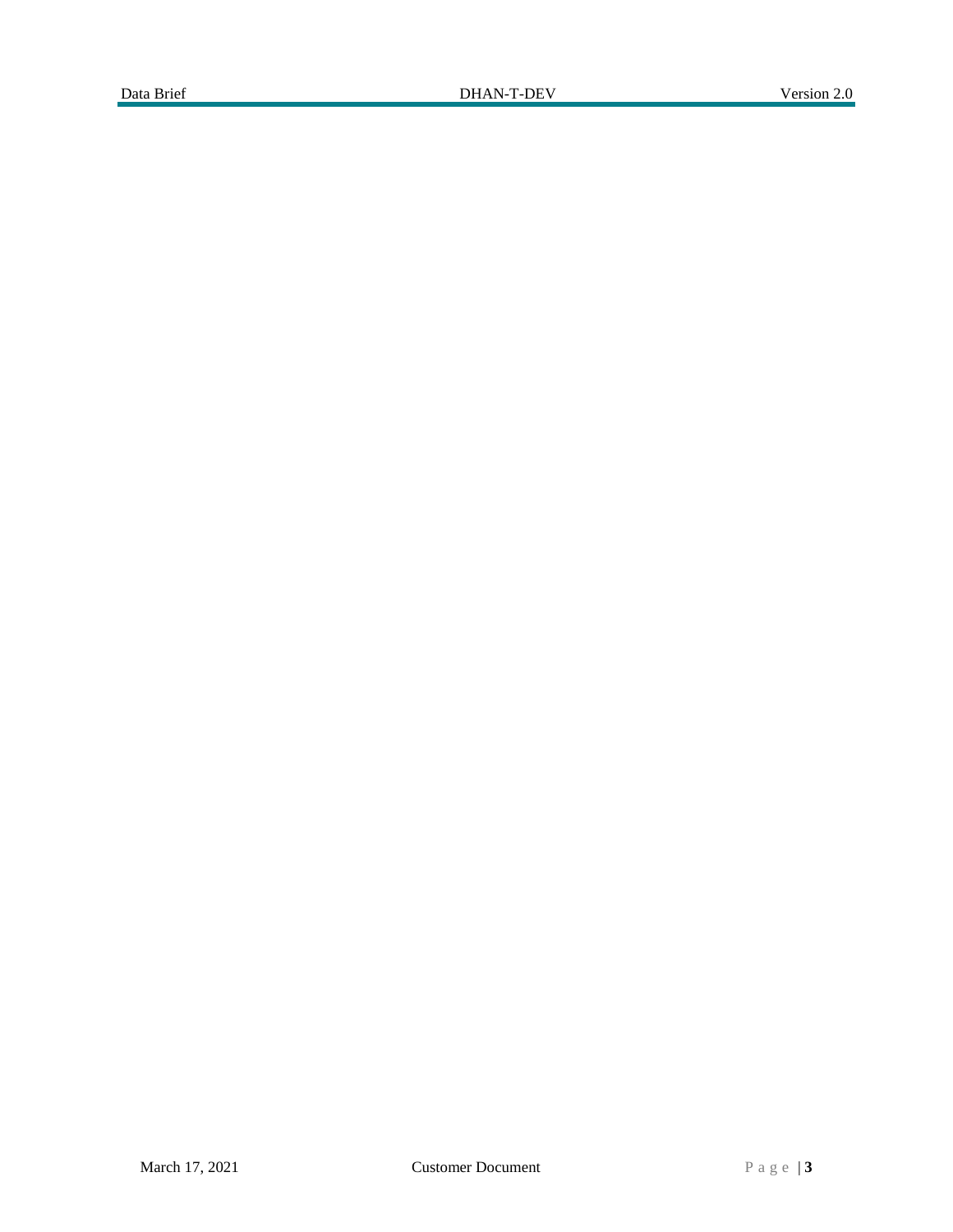### **Related Documents**

\*DHAN-T-DEV User Manual

# **Ordering Information**

Part # is HOMEA-DHX91X-DPDT.BRD